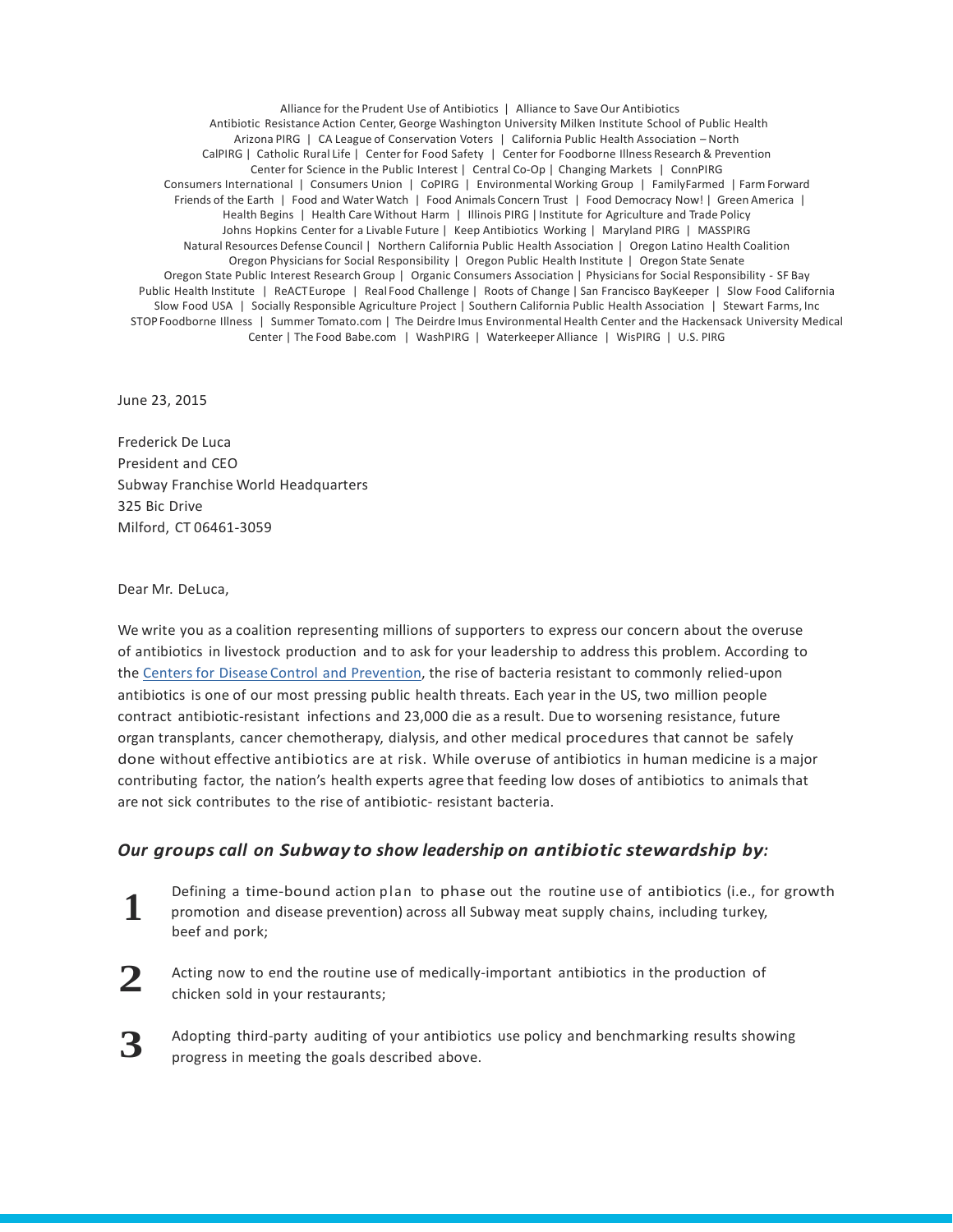Antibiotics important for human medicine should only be used to treat sick animals and, on rare occasions, for non-routine disease control, but never for growth promotion, feed efficiency, or routine disease prevention. While we will continue to push FDA to adopt stronger policies on antibiotics use in animal agriculture, companies like Subway can make a vital contribution to stemming antibiotic resistance by disallowing routine antibiotics use among your suppliers. Subway can also play a role in encouraging better animal husbandry on farms. Reduced crowding, improved diets, more hygienic conditions and longer weaning periods, among other changes, can minimize the need for prophylactic drugs.

As one of the largest fast food restaurant chains in the world—and one that markets itself as serving healthy meals—Subway can join the ranks of McDonald's, Panera Bread, Chick-fil-A, and many others in the industry that have responded to growing consumer demand for meat raised without the routine use of antibiotics. With **70% of medically-important antibiotics in the US sold for livestock use, we cannot fix the problem of antibiotic resistance unless the livestock sector and large meat buyers like Subway are part of the solution.** We appreciate your attention to our concerns and are aware that Subway is testing a new Chicken Caprese Sandwich in Southern California, described as produced with "no antibiotics ever." In the coming months, we hope you will move quickly to serve only meat and poultry produced without routine antibiotics in all Subway restaurants, and help protect the effectiveness of these essential medicines.

Respectfully,

Jane Kramer, Director, **Alliance for the Prudent Use of Antibiotics**

Emma Rose, Campaign/Lobbying/Communications Coordinator, **Alliance to Save our Antibiotics**

Laura Rogers, Deputy Director, **Antibiotic Resistance Action Center, George Washington University Milken Institute School of Public Health**

Diane Brown, Executive Director, **Arizona PIRG**

Jena Price, Legislative Director, **California League of Conservation Voters**

Adele Amodeo, Executive Director, **California Public Health Association – North**

Emily Rusch, Executive Director, **CalPIRG**

Robert Gronski, Policy Coordinator, **Catholic Rural Life**

Rebecca Spector, West Coast Director, **Center for Food Safety**

Patricia Buck, Founder and Executive Director, **Center for Foodborne Illness Research & Prevention** David Plunkett, Senior Staff Attorney, Food Safety, **Center for Science in the Public Interest**

Webster Walker, Community Outreach Administrator, **Central Co-op**

Joakim Bergman, CEO, **Changing Markets**

EvanPreston, Director, **ConnPIRG**

Amanda Long, Director General, **Consumers International** 

Jean Halloran, Director of Food Policy Initiatives, **Consumers Union**

Danny Katz, Director, **CoPIRG**

Scott Faber, Vice President of Government Affairs,

**Environmental Working Group**

Jim Slama, President, **FamilyFarmed** Aaron Gross, Founder and CEO, **Farm Forward**

Patty Lovera, Assistant Director, **Food and Water Watch**